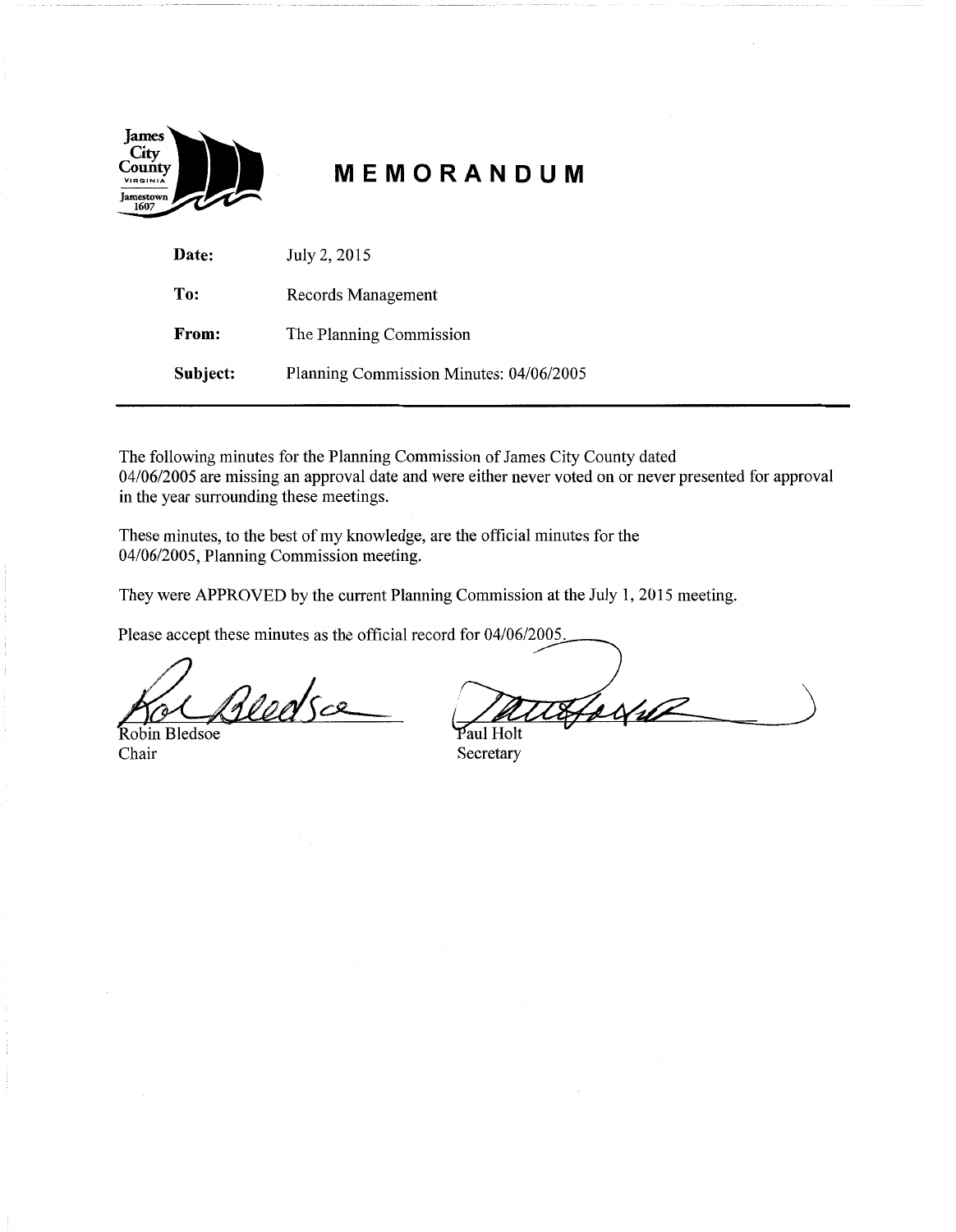A REGULAR MEETING OF THE PLANNING COMMISSION OF THE COUNTY OF JAMES CITY, VIRGINIA, WAS CONTINUED TO THE SIXTH DAY OF APRIL, TWO-THOUSAND AND FIVE, AT 7:00 P.M. IN THE COUNTY GOVERNMENT CENTER BOARD ROOM, 101-F MOUNTS BAY ROAD, JAMES CITY COUNTY, VIRGINIA.

| ROLL CALL          | <b>ALSO PRESENT</b>                             | <b>ABSENT</b> |  |
|--------------------|-------------------------------------------------|---------------|--|
| <b>Jack Fraley</b> | Christopher Johnson, Senior Planner             | Jim Kennedy   |  |
| Ingrid Blanton     | Matthew Arcieri, Senior Planner                 |               |  |
| Donald Hunt        | Toya Ricks, Administrative Services Coordinator |               |  |
| George Billups     |                                                 |               |  |
| Wilford Kale       |                                                 |               |  |
| Mary Jones         |                                                 |               |  |
|                    |                                                 |               |  |

### 2. COMMITTEE AND COMMISSION REPORT

### A. DEVELOPMENT REVIEW COMMITTEE (DRC)

The DRC heard 5 cases at its April  $6<sup>th</sup>$  meeting. Three cases were unanimously recommended for preliminary approval subject to agency comments: S-116-03 Stonehouse Glen Section 2, SP-141-04 Carolina Furniture, and SP-016-05 Newtown Retail Phase 2. SP-150-04 Abe's Mini Storage was deferred at the applicant's request due to environmental issues. S-015-05 Colonial Heritage Phase 3 Section 2 was unanimously deferred by the DRC without objection from the applicant for resolution of Environmental issues.

Mr. Kale motioned to approve the report.

Ms. Jones seconded the motion.

In a unanimous voice vote the report was approved. (6-0, Kennedy absent)

# 3. PLANNING COMMISSION CONSIDERATION

# A. ZO-3-05 Zoning Ordinance Amendment - Administrative Fees

Mr. Matt Arcieri distributed a draft statement to be forwarded to the Board of Supervisors regarding a proposed increase in administrative fees for the purpose of funding a new half-time Development Management position. At its April 4<sup>th</sup> meeting, the Commission voted 6-0 against raising certain fees and requested staff to draft a statement to the Board.

Mr. Fraley asked for clarification on the Commission's position regarding paragraph 2, increasing the site plan fee levied on new residential units. Mr. Fraley said he thought there could be other ways through the budget process to fund the new position.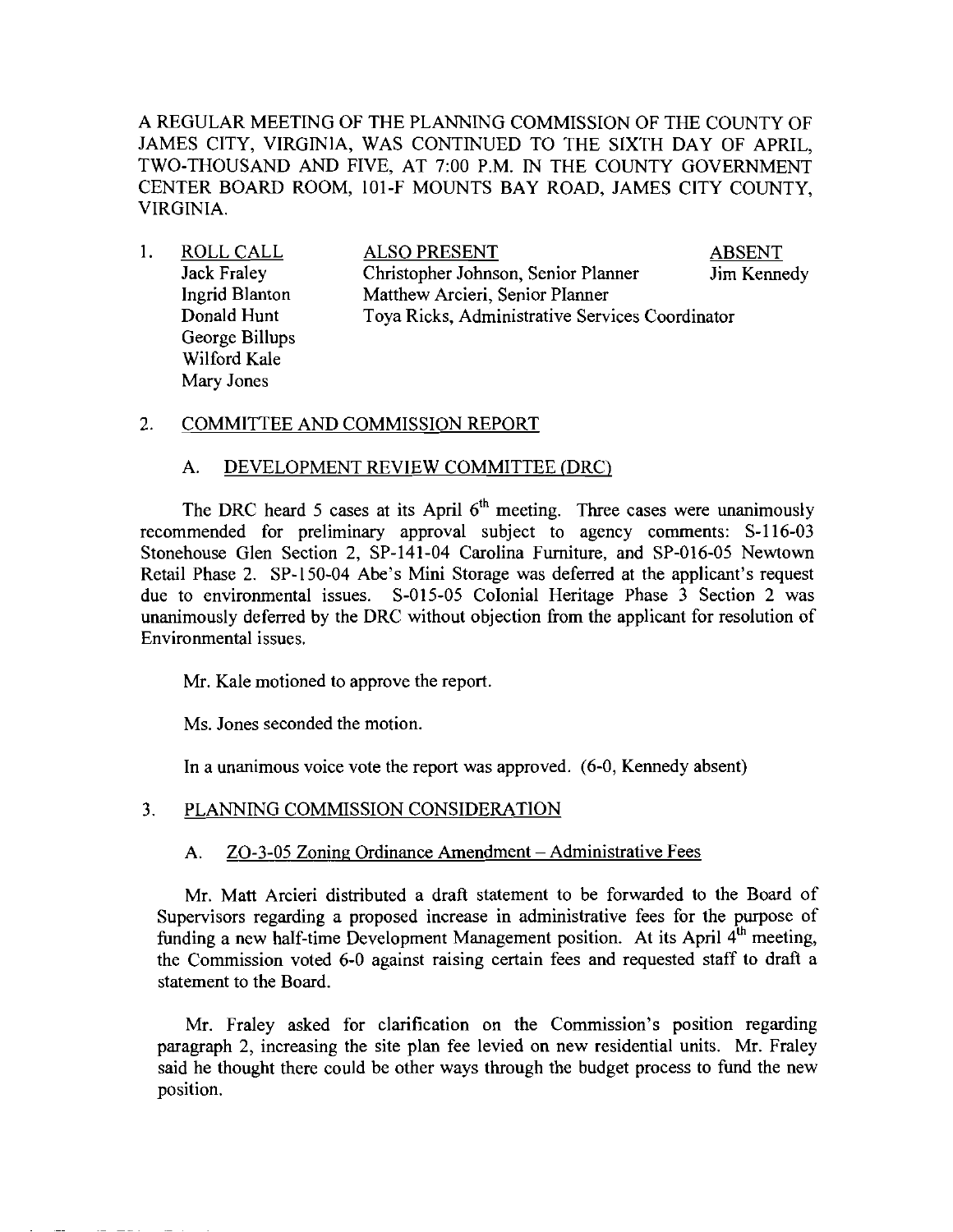Ms. Blanton recalled making the comment that perhaps a position that had a greater effect on residential aspects of development was the best source of fees. She also stated that she was persuaded during discussions that sources other than fees should be considered.

Mr. Kale stated that he was not present at the April  $4<sup>th</sup>$  meeting and would abstain on the vote.

Mr. Billups said the new position should be funded through the County as a regular budgetary personnel item.

Mr. Hunt agreed with Mr. Billups. He stated that some alternative funding source should be found other than imposing specific fees on targeted areas.

Mr. Fraley suggested language recommending the Board of Supervisors utilize the normal budgeting process as a means to support this position.

Mr. Billups agreed. He also stated his thoughts on the process for establishing new positions.

Mr. Arcieri suggested striking the second half of the sentence starting with "or . increase..."

Ms. Blanton wanted to add language making a specific recommendation that this position be funded through the ordinary budgetary process.

There was a general discussion.

Ms. Jones stated her support for the person chosen for the new position. Ms. Jones said she has worked with Tammy Rosario on several occasions. She stated that although she finds Ms. Rosario to be hard working and dedicated she is uncomfortable as a Plarming Commissioner making personnel decisions.

Mr. Arcieri read the statement as amended.

Mr. Fraley moved to accept the statement.

Ms. Jones seconded the motion.

In a unanimous voice vote the statement was accepted. (5-0, Kale abstained Kennedy absent)